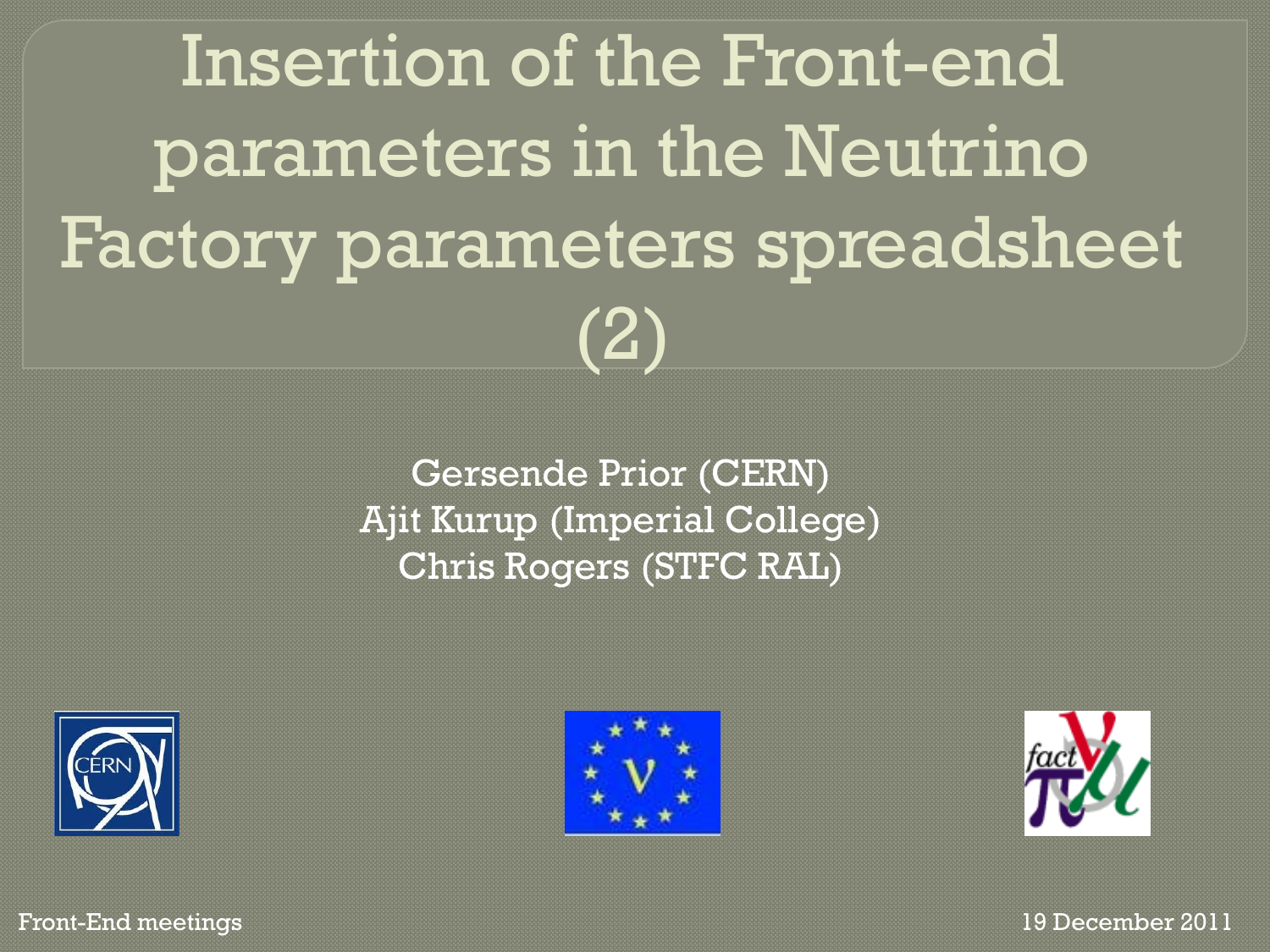## References

Anton Akimov (CERN summer student, 2011) website:

• http://muonstoragerings.web.cern.ch/muonstoragerings/Students/aakimov

IDR report (IDS-NF-020 version):

• https://www.ids-nf.org/wiki/FrontPage/Documentation/IDR

Costing spreadsheet (front-end only) – engineering & parameters notes:

• http://gprior.web.cern.ch/gprior/NF-PARAMS/

ICOOL reference files:

- http://hepunx.rl.ac.uk/uknf/wp1/idsfrontend/Beams\_and\_Lattices/
- ICOOL-2010-04-01 (FrontEnd v1.1 IDR discrete)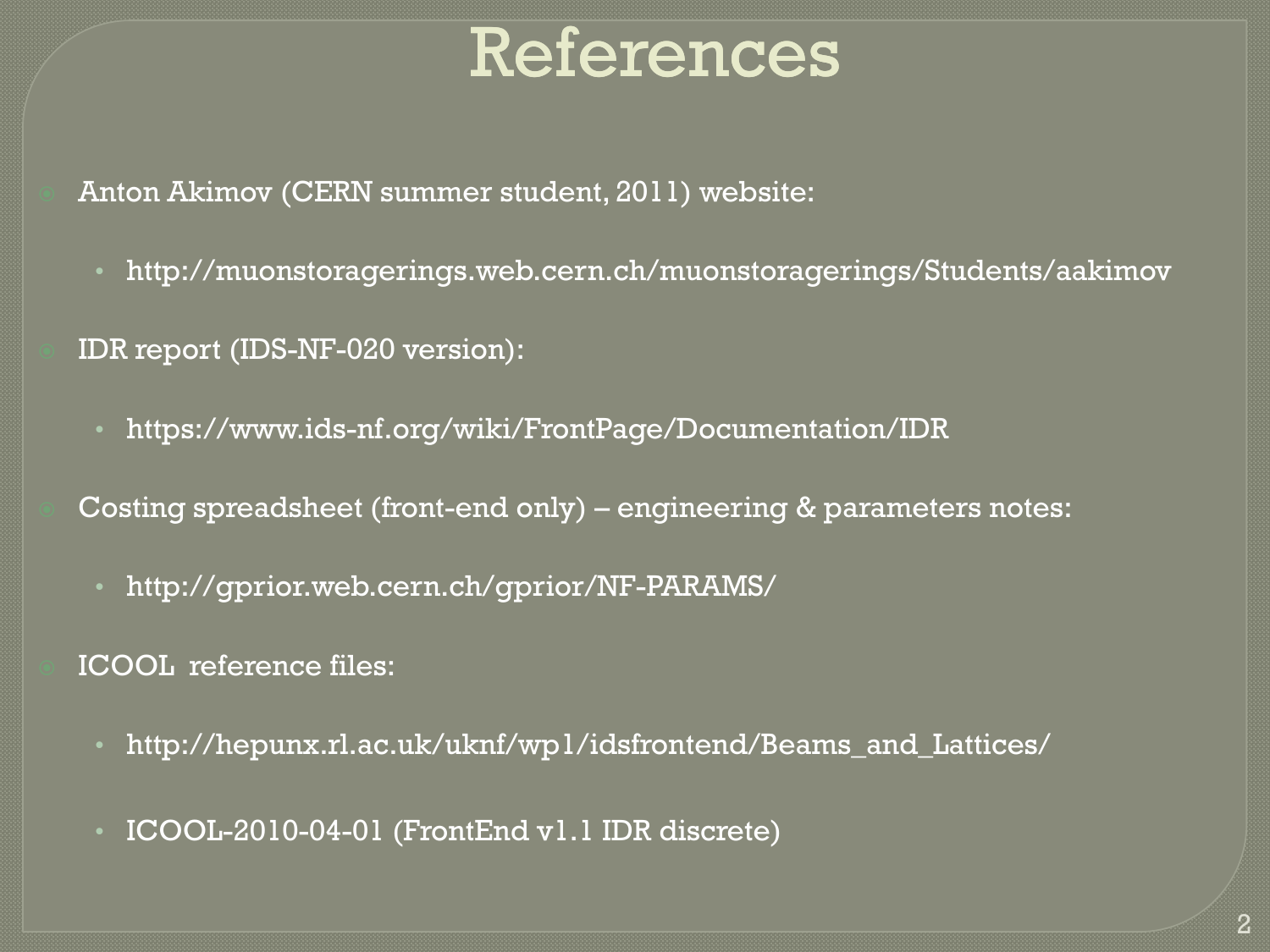# Buncher conventions

The buncher section starts in the middle of the first coil:

- 50 cm long coils with 25 cm spacing between coils.
- The buncher length is 33 m.

 The cavities are positioned symmetrically with respect to the coils:

- A cavity length is either 40 cm or 45 cm.
- Cavities are forming groups with the same frequency.
- 33 cavities in total arranged in 13 groups of 1-2 or 3 cavities.

 $\rightarrow$  In the IDR report, some numbers in Tables IX, X, XII and section 2.4.2 & 2.4.6 are incorrect (cf. comparison tables from A. Akimov website).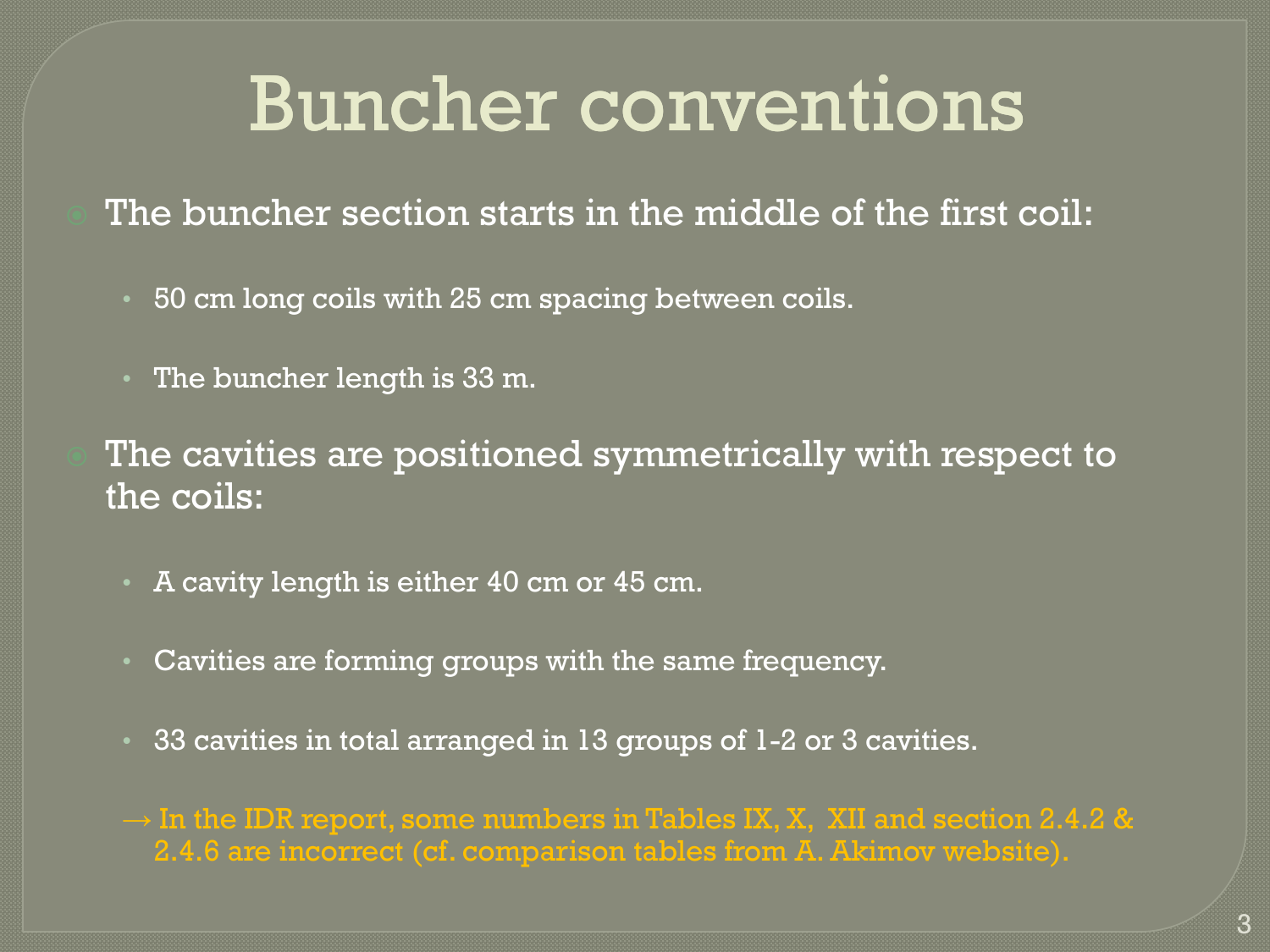## Buncher Schematics

### IDR report has no schematic.

- Anton website:
	- Schematic from ICOOL with groups arrangement and cavities/Be windows z-references.
	- Be windows and RF cavities radius are the same in ICOOL.

 $\rightarrow$  From xls spreadsheet, can provide input to G4BL and produce schematics.  $\rightarrow$  Neil Bliss has also produced schematics for the buncher.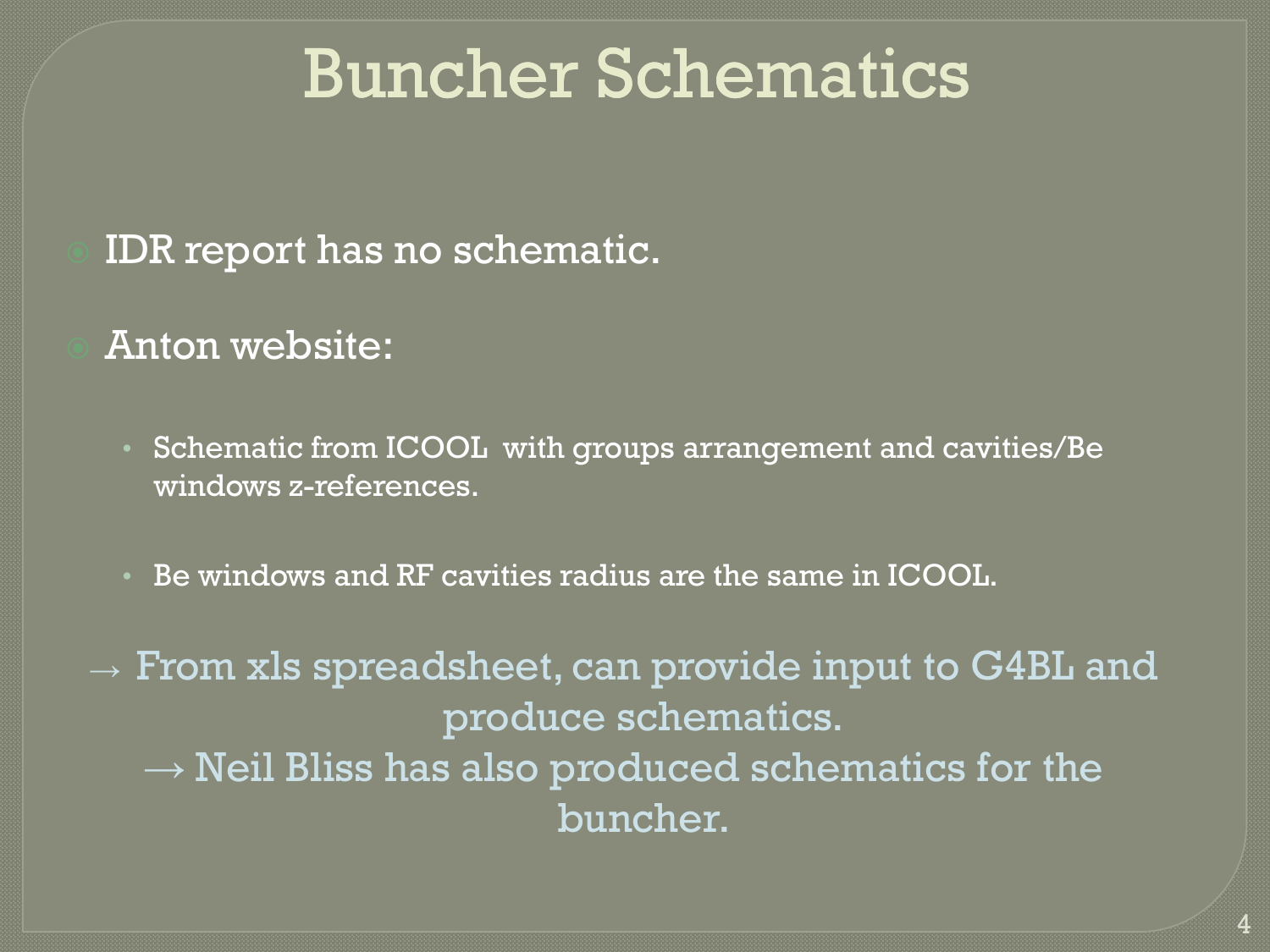# Design/Engineering (1/)

### Magnets:

- 0.5 m length
- 0.68 m inner radius
- 0.04 m radial thickness
- 0.25 m spacing between coils
- 47.5 A/mm<sup>2</sup> current density

 $\rightarrow$  These numbers have been entered in the spreadsheet, if need modifications will go in the next version/iteration of simulation + spreadsheet.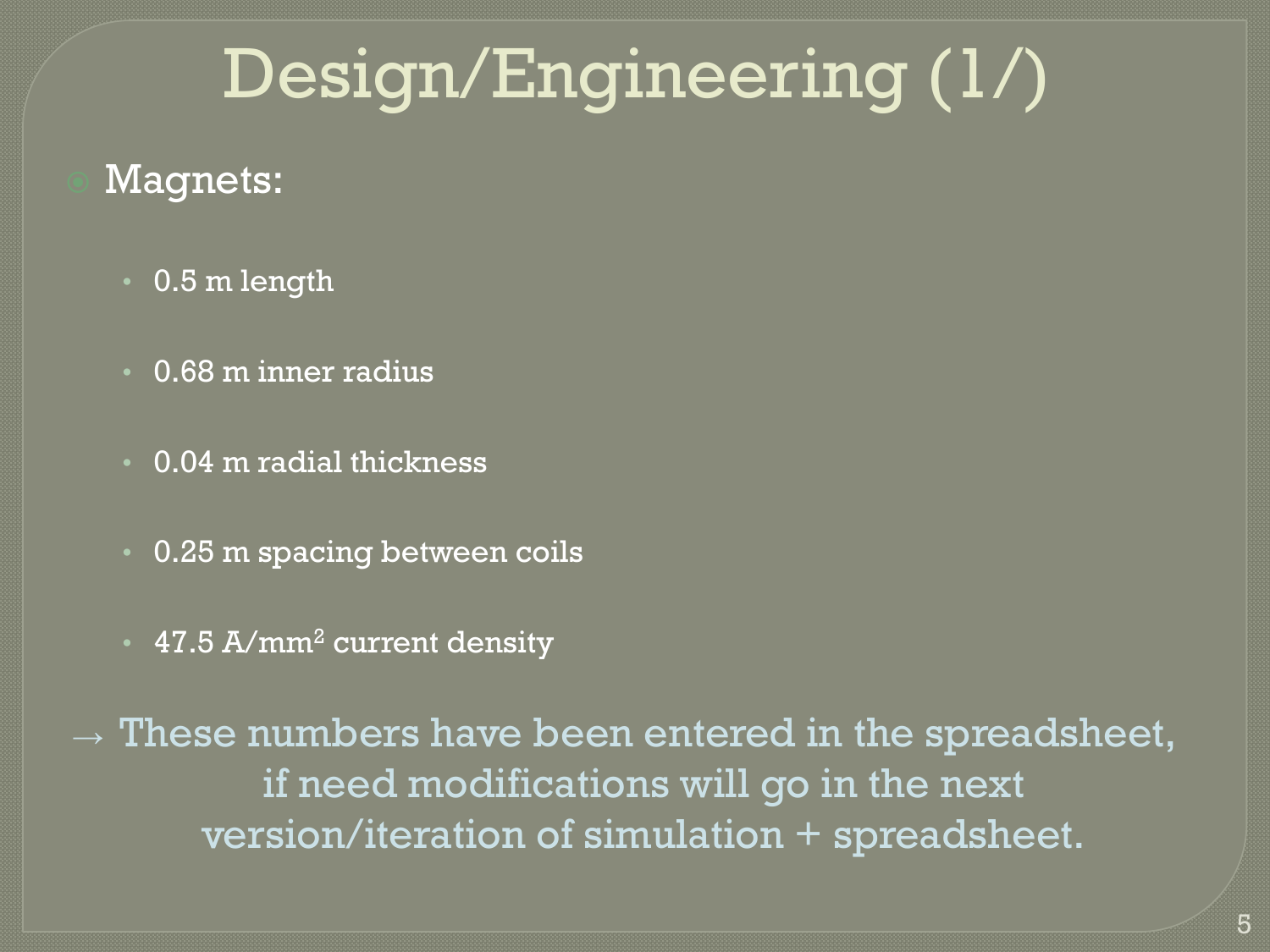# Design/Engineering (2/)

#### RF cavities:

- $\cdot$  0.4 m (320 294 MHz) and 0.45 m (285 234 MHz) length
- 0.30 m radius
- 3-10 MV/m gradient
- Be windows:
	- 0.0002 m thickness
	- 0.30 m radius

 $\rightarrow$  These numbers have been entered in the spreadsheet, if need modifications, will be entered in the next round of simulation & spreadsheet.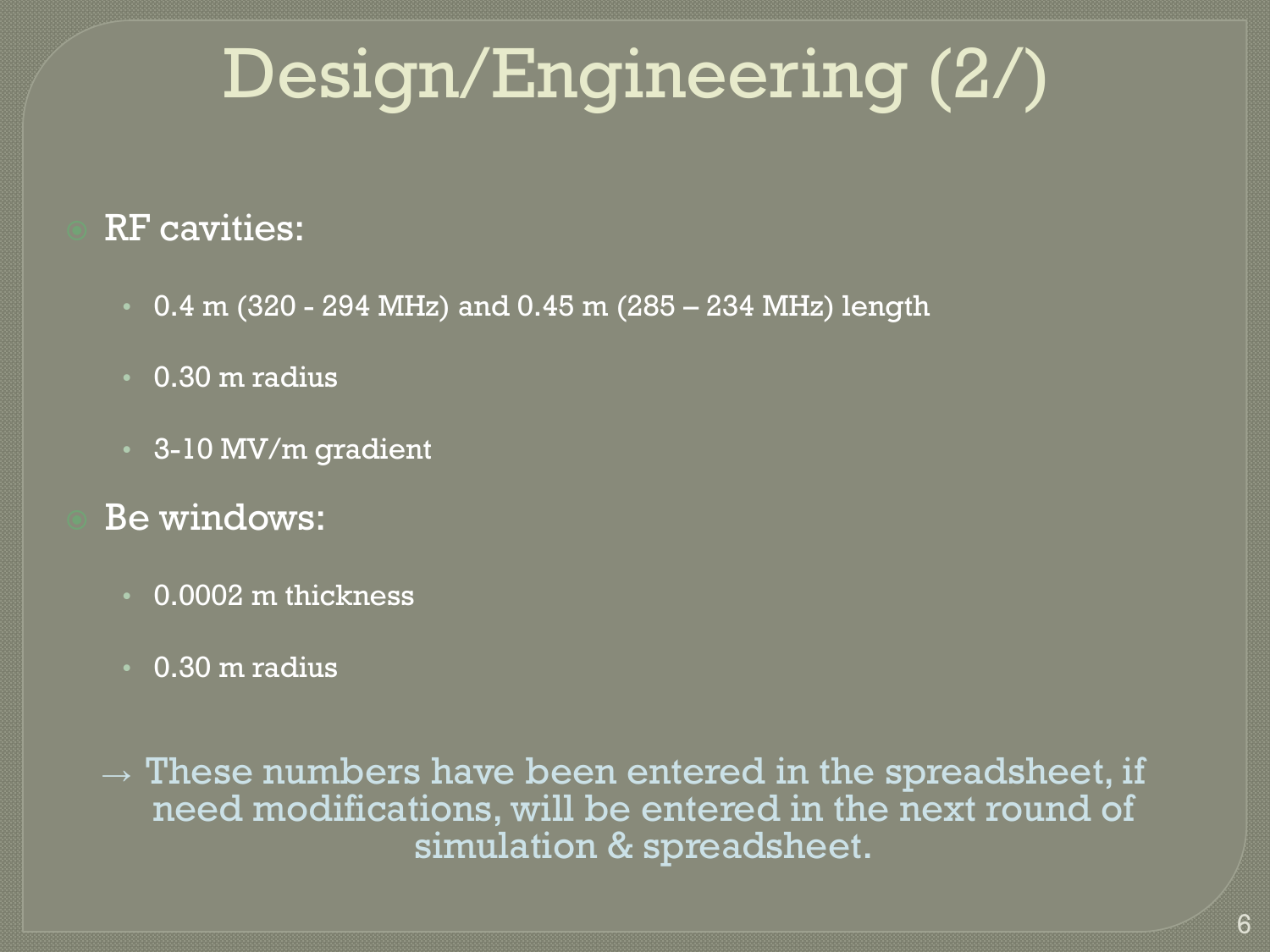# Costing spreadsheet

### Level of precision (reference is ICOOL):

- Dimension 10<sup>-4</sup> m
- Frequency  $10^{-2}$  MHz
- Field gradient 10-2 MV/m
- Current density  $10^{-1}$  A/mm<sup>2</sup>

### Reference numbers:

• ICOOL files chosen as reference (v1.1 IDR discrete).

### Buncher section:

- Complete.
- Listing engineering issues for next iteration.
- Producing G4 BL input for verification & schematics.

### $\rightarrow$  need to insert rotator and cooler.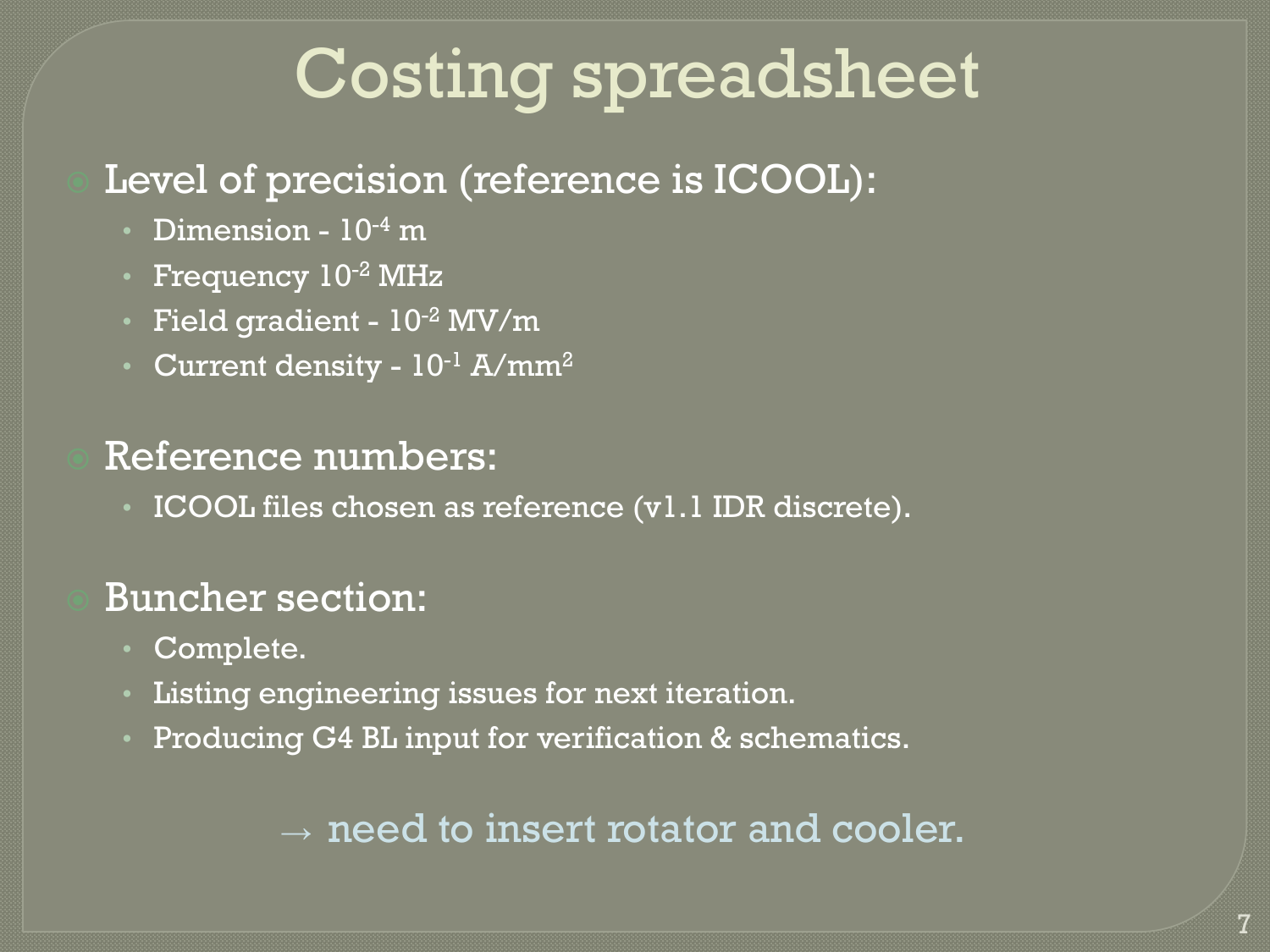## Buncher engineering issues

### Comments from Neil Bliss (1/2):

- Be windows
	- In the study II document the windows have 50 mm between them for a clamping system to attach the windows to the cavities.

#### ACTION:

- can probably run a simulation with 25 mm space each side of the windows and verify/compare with current lattice performance.

#### PROBLEM:

- ICOOL allows to define a space between the window and cavity G4BL does not !

#### VICTIM/VOLUNTEER ?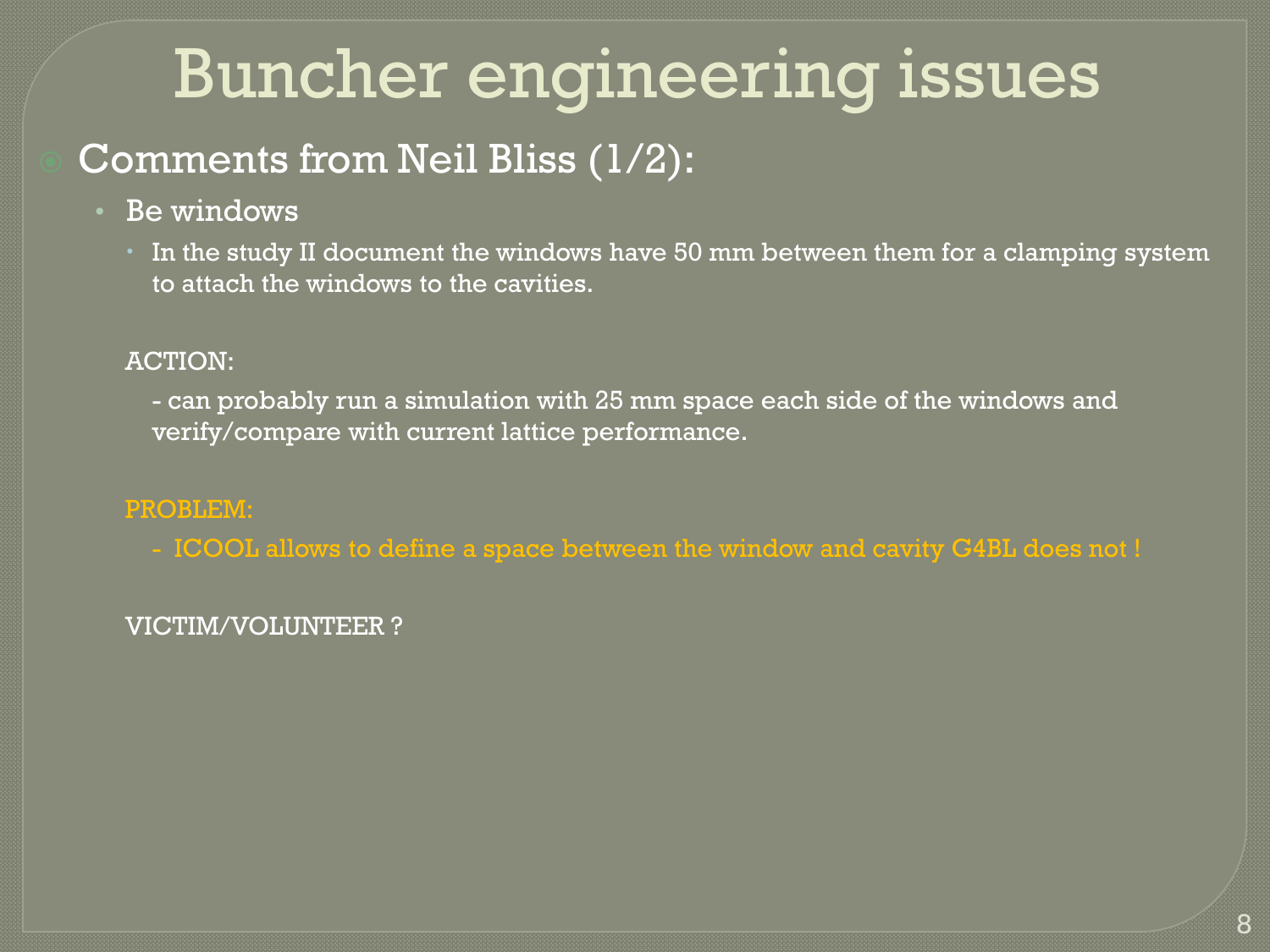## Buncher engineering issues

### Comments from Neil Bliss (2/2):

- RF and coils arrangement
	- Arrange spacing of the cavities and coils such as there will always be a gap between the coils at the center line of a cavity to get the RF in.
	- If the coils stay at the same geometry then can the cavities be spaced at 750 mm centre or the coil geometry changed relative to the cavities ?

#### Problematic groups are 2-13

#### ACTION

- Can we consider a design for a RF feed for those different groups without changing the coil and RF configuration ?
- Can we find a coil spacing/size arrangement that don't break the cell length/symmetry and allow for enough space to put the RF load in ?
- Can we space the cavities in a given cell such that the center is at a gap between coils ?

#### VICTIM/VOLUNTEER

- Need a magnet expert
- Need a RF expert (would Neil be available to look into that ?)
- Study new buncher configuration (same performance but increased space between the cavitites) ?